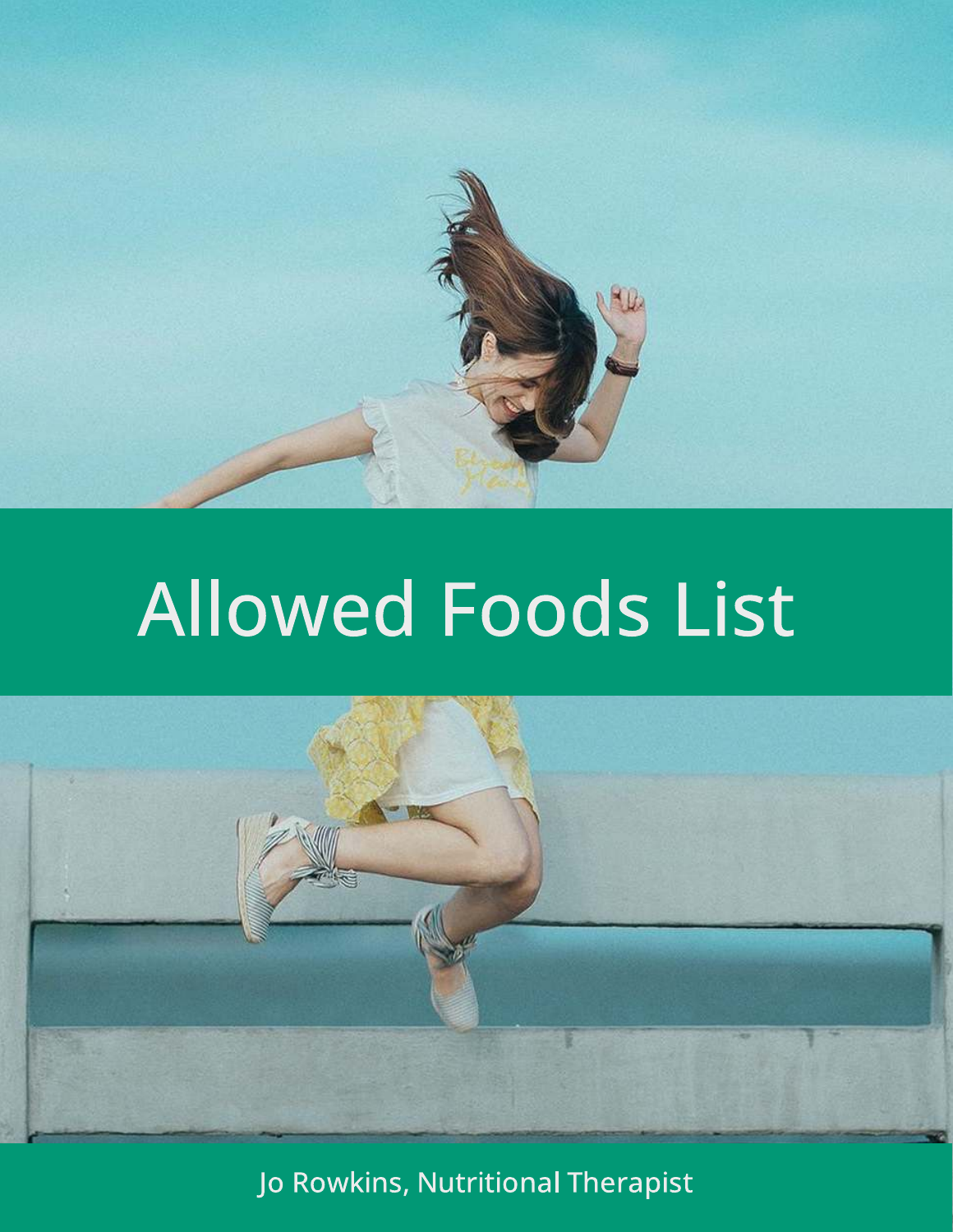Please eat any food in this list. This is your allowed foods list for the programme.

It has been formulated to be low-allergenic, anti-inflammatory, low carbohydrate and supportive of the body's blood sugar regulation and hormonal response.

You may choose to make your own recipes using the foods listed here, or you may choose to follow the The Recipes during the 30 days.

Please feel free to share any delicious recipes with us using the allowed foods.

Try to eat as many vegetables and salads as you can alongside a protein source, making the vegetables the majority of your plate.

If you don't usually make all your meals from scratch, take your time, follow the recipes step by step and enjoy getting back in touch with your food again.

If you eat out, follow the allowed foods list for guidance. Try to cook as much of your own food as you can, as these 30 days are all about nurturing a healthy relationship with your food again.

Most of all, be kind to yourself and enjoy the process.

 even though cheese is on the list, you may wish to avoid it this Please note:month to see how your body responds, especially if you eat lots of it usually. Cheese is included for vegetarians who wish not to rely solely on eggs, tofu and legumes for protein. Listen to your body!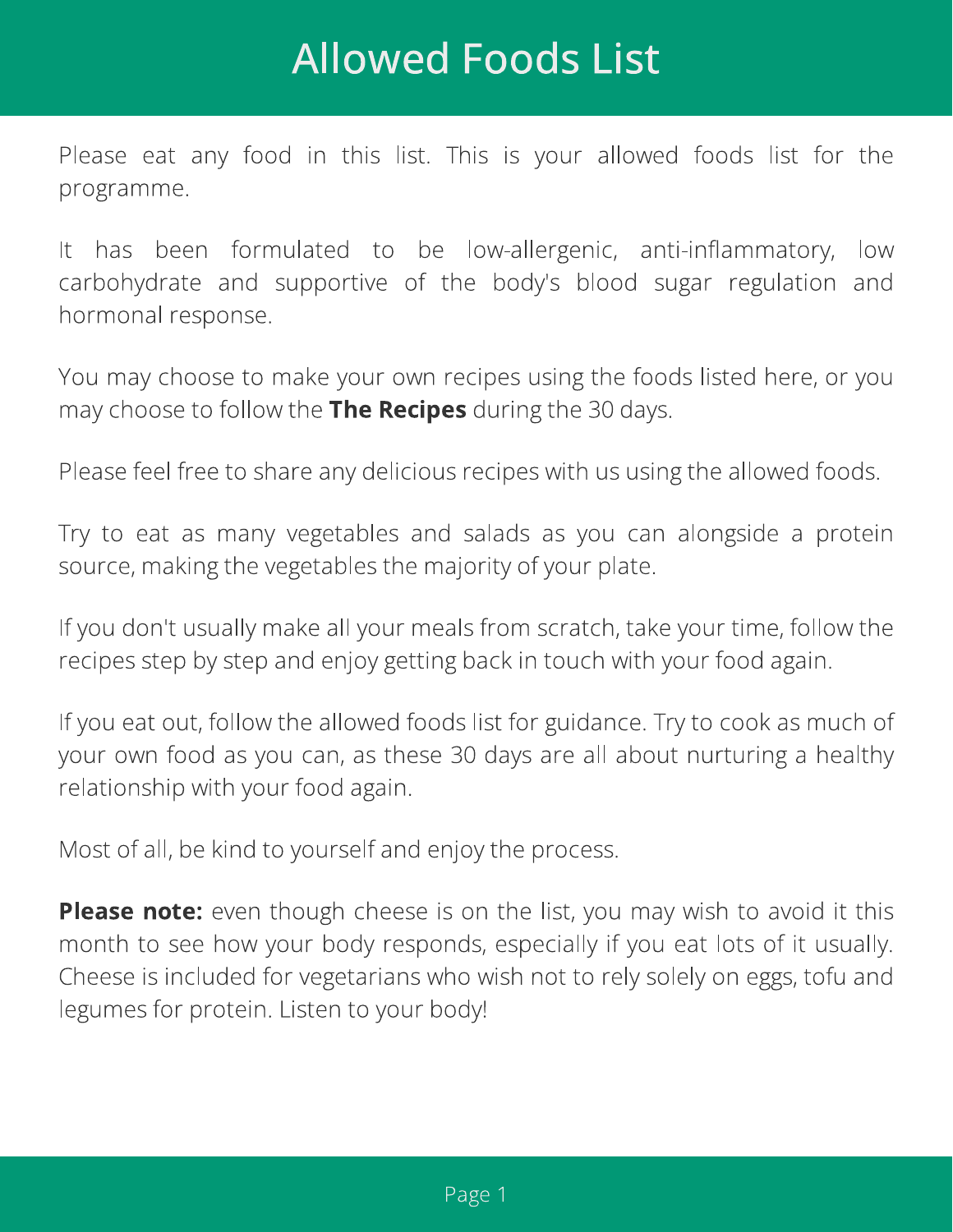Anchovies, Bualo, Chicken, Clam, Cod, Crab, Eggs (pasture-raised), Protein: Flounder, Grass-fed beef, Hake, Halibut, Herring, Lamb, Liver (organic), Lobster, Mackerel, Miso, Mussels, Oyster, Pollock, Pork (free-range), Sardines, Scallops, Seabass, Shrimp, Snapper, Sole, Squid (calamari), Tempeh, Tiapia, Tofu, Trout, Tuna, Turkey, Veal, Venison, Wild Salmon, Wild game

 (max 2 handfuls a day): Almonds, Sesame seeds, Brazil nuts, Nuts & Seeds Cashews, Chia seeds, Coconut (unsweetened), Flaxseeds/Linseeds, Hazelnuts, Hemp seeds, Macadamia nuts, Nut butter (not peanut), Pecans, Pine nuts, Pumpkin seeds, Sesame seeds, Sunflower seeds, Tahini, Walnuts

Apples, Apricots, Avocado, Blackberries, Blueberries, Cherries, Fruits: Cranberries, Lemon, Lime, Grapefruit, Kiwi, Nectarine, Pears, Pomegranates, Tangerine, Raspberries, Strawberries

 (max 50g per day): Grains: Amaranth, Buckwheat, Millet, Oats Grains & Pulses (gluten free), Quinoa, Rice (GABA, basmati, brown or red), Wild rice, Pulses: Chickpeas, Cooked dried peas, beans or lentils, Bean soups, Edamame, Hummus or other bean dips

Grass-fed butter, full fat coconut milk, coconut cream, MCT, Plant Oils & Fats: oils: Avocado, Cold-pressed seed oils, Flaxseed oil, Olives, Olive oil (extra virgin), Walnut oil, Cooking oils: Coconut oil (virgin organic), Olive oil (extra virgin), Sesame oil, Grass fed butter, Ghee.

 $\blacksquare$  . The coefficition in the coefficient of coefficient team  $\sqsubseteq$  introduced in the coefficition of  $\sqcup$ coffee, black tea, Chamomile tea, Dandelion tea, Fennel tea, Green tea, Homemade smoothie, Herbal teas, Kombucha, Kefir, Lemon/lime water, Nettle tea, Peppermint tea, Rooibos tea, Sage tea, Sparkling water, Vegetable juice (green veg)